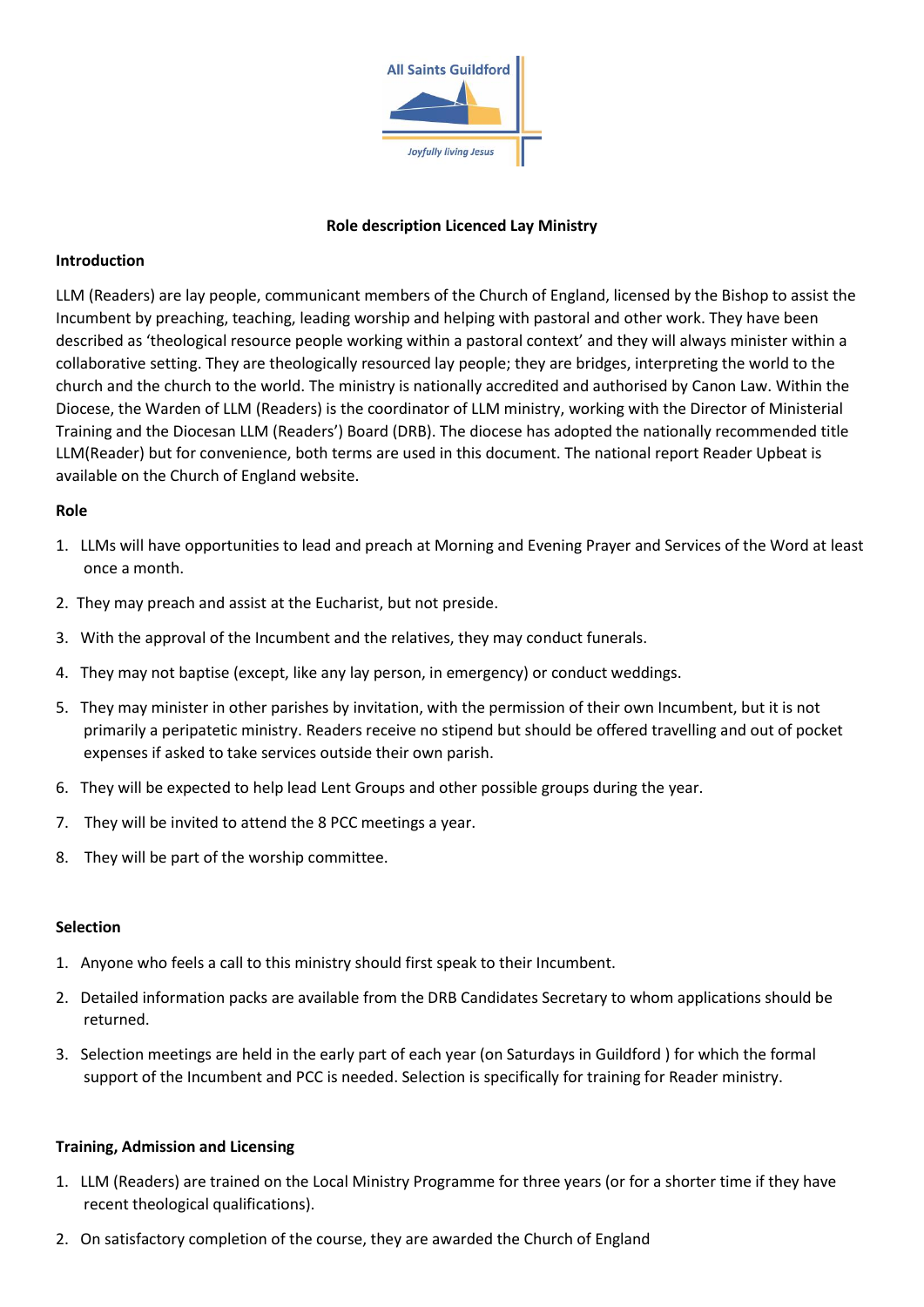Reader's Certificate and a Foundation Degree in Ministry currently from Oxford Brookes University and are admitted by the Bishop to the Office of LLM (Reader).

- 3. They must have undergone Criminal Records Bureau (CRB) clearance and received Safeguarding training before being licensed as an LLM (Reader) by the Bishop to a specific parish/benefice (or, sometimes, to a hospital etc).
- 4. The standard licence is for five years and is renewable.
- 5. The licence ceases on reaching age 70, or if withdrawn by the Bishop.

# **Continuing Ministerial Development and Review**

- 1. Readers are required to have an annual review with their Incumbent and submit an annual return to the DRB; the DRB also administers a quinquennial external review.
- 2. Newly- admitted LLMs follow a defined programme of post-licensing training for a further four years after Admission (IME 4-7). This is arranged by the tutors for IME for LLMs. Thereafter, all Readers are expected to take part in regular CMD to refresh their theological knowledge and practical skills. Personal reading, parish groups and secular training in their weekday work may all contribute to this.
- 3. They should attend an annual Diocesan Training Day which includes the AGM.

## **During a Vacancy**

1. A Reader has no special status during a vacancy, but is expected to work with the Churchwardens and Rural Dean to maintain the pattern of services. Where additional assistance by Readers from other parishes is needed, the Churchwardens should contact the

Registrar of the DRB or the Register of Clergy on Call.

2. Where the Reader has an old-style (pre- June 2004) licence, the new Incumbent should, within six months of his/her arrival, apply to the DRB Registrar for the Reader to be re-licensed. If this is not to happen, for any reason, the Registrar should be advised as soon as possible.

#### **Deployment**

- 1. LLMs are deployable to other parishes and, with the permission of the Incumbent, may give occasional help during holidays, sickness and vacancies.
- 2. In addition, it is possible to arrange a secondment for a longer period for the mutual benefit of Reader and parish, or to have a regular arrangement whereby a Reader goes (for example) one Sunday evening a month to a nearby church. The Warden of Readers should be consulted in such cases. If the arrangement is continued beyond six months, transfer of the Reader's licence should be discussed with the Warden.

# **Transfers**

- 1. An LLM who moves to another parish in the Diocese should wait for about six months until settled in before exercising his/her ministry. Then the Incumbent and Reader, with PCC support, should apply to the Registrar for the transfer of the licence.
- 2. Similarly, an LLM moving into the Diocese from elsewhere should wait six months before an application for a new licence for the Guildford Diocese is made by the Incumbent and Reader, with PCC support, to the Registrar. Before a new licence can be issued the Reader must have undergone CRB clearance and have received Safeguarding training in this diocese.